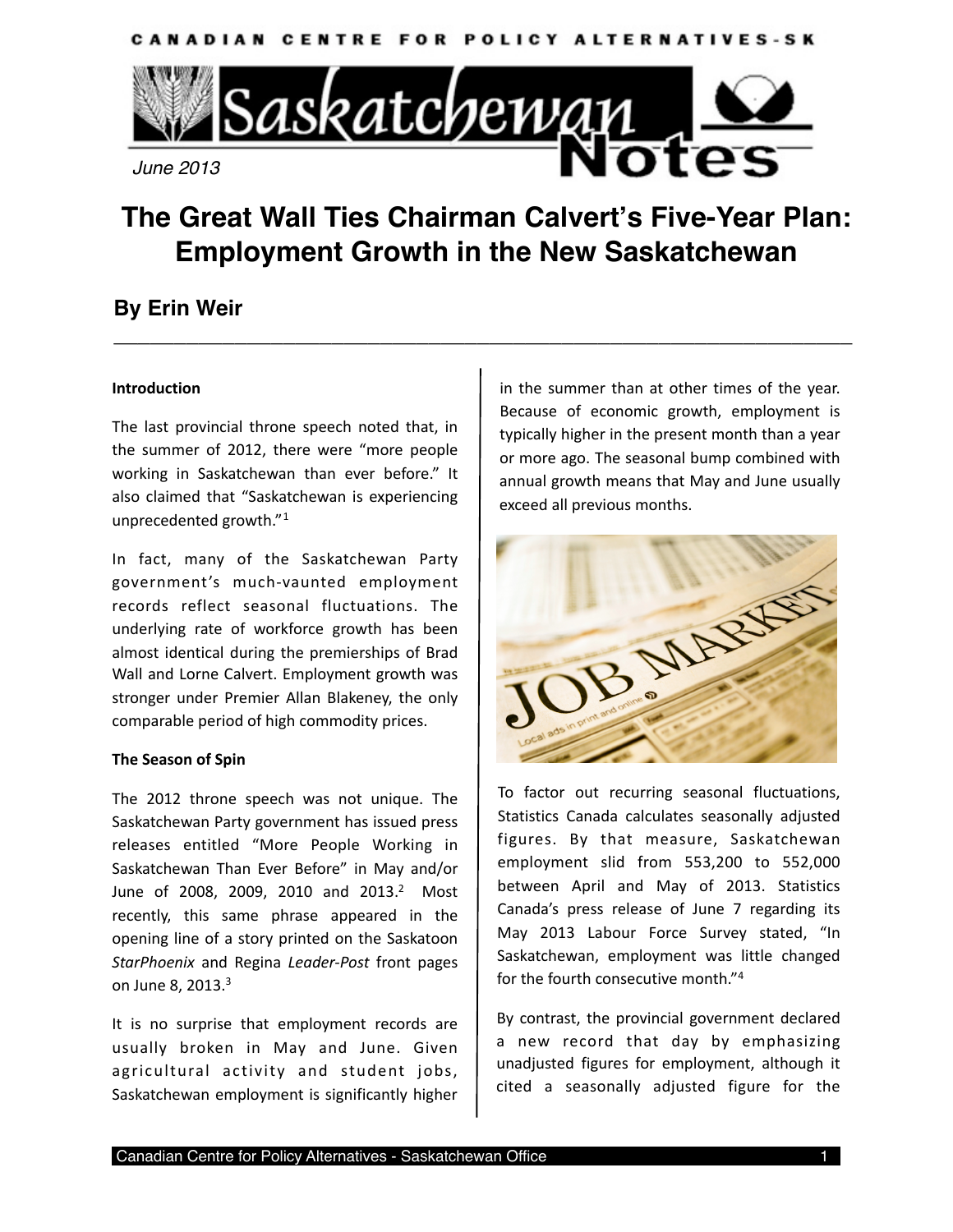provincial unemployment rate. *The Leader‐Post*  and *StarPhoenix*  followed the provincial government's lead in reporting unadjusted figures for Saskatchewan employment, but followed the lead of Statistics Canada and the national media in reporting a seasonally adjusted figure for Canadian employment.

An economic variable that consistently grows will set a new record high every month. Seasonally adjusted employment grows more steadily than the raw data and regularly reaches new highs throughout the year. Without summertime spikes, the provincial government would find it difficult to spin these frequent "records" as being newsworthy.

#### **A Decade of Growth**

Saskatchewan's job market was sluggish during the 1980s and 1990s, but has enjoyed consistent annual growth since commodity prices began rising in 2002. The following are unadjusted employment figures from the Labour Force Survey for the five years before and after Wall became Premier in November 2007:

| November 2002 | 477,000 |
|---------------|---------|
| November 2007 | 508,500 |
| November 2012 | 540,000 |
|               |         |

Employment rose by exactly the same amount during each period: 31,500. Given the respective starting points, employment grew by 6.6% under the New Democratic Party (NDP) and by 6.2% under the Saskatchewan Party.

In terms of employment gains, each of these five‐ year periods greatly exceeded Grant Devine's nine‐year Conservative government and somewhat exceeded the NDP's subsequent eleven years in office. Specifically, provincial employment rose by 21,600 from November 1982 through November 1991 and by a further 29,200 through November 2002.[5](#page-4-4)

Statistics Canada's Survey of Employment, Payrolls and Hours provides another measure of employment. It garners little media attention because it comes out after the Labour Force Survey, but is more reliable since it is based on employer payrolls. The totals are smaller because the Survey of Employment, Payrolls and Hours excludes self‐employment:[6](#page-4-5)

| November 2002 | 379,446 |
|---------------|---------|
| November 2007 | 429,038 |
| November 2012 | 478,182 |
|               |         |

Again, the two five-year periods were very similar, with just over 49,000 jobs added in each. Unlike the Labour Force Survey, these payroll increases include multiple jobs held by the same worker and jobs in Saskatchewan held by out‐of‐ province residents. Payroll employment grew by 13.1% under the NDP and by 11.5% under the Saskatchewan Party.

Seasonally adjusted Labour Force Survey figures allow a comparison of Wall's full five and a half years in office with Calvert's last five and a half years in office[:7](#page-4-6)

| <b>May 2002</b> | 467,300 |
|-----------------|---------|
| November 2007   | 508,100 |
| May 2013        | 552,000 |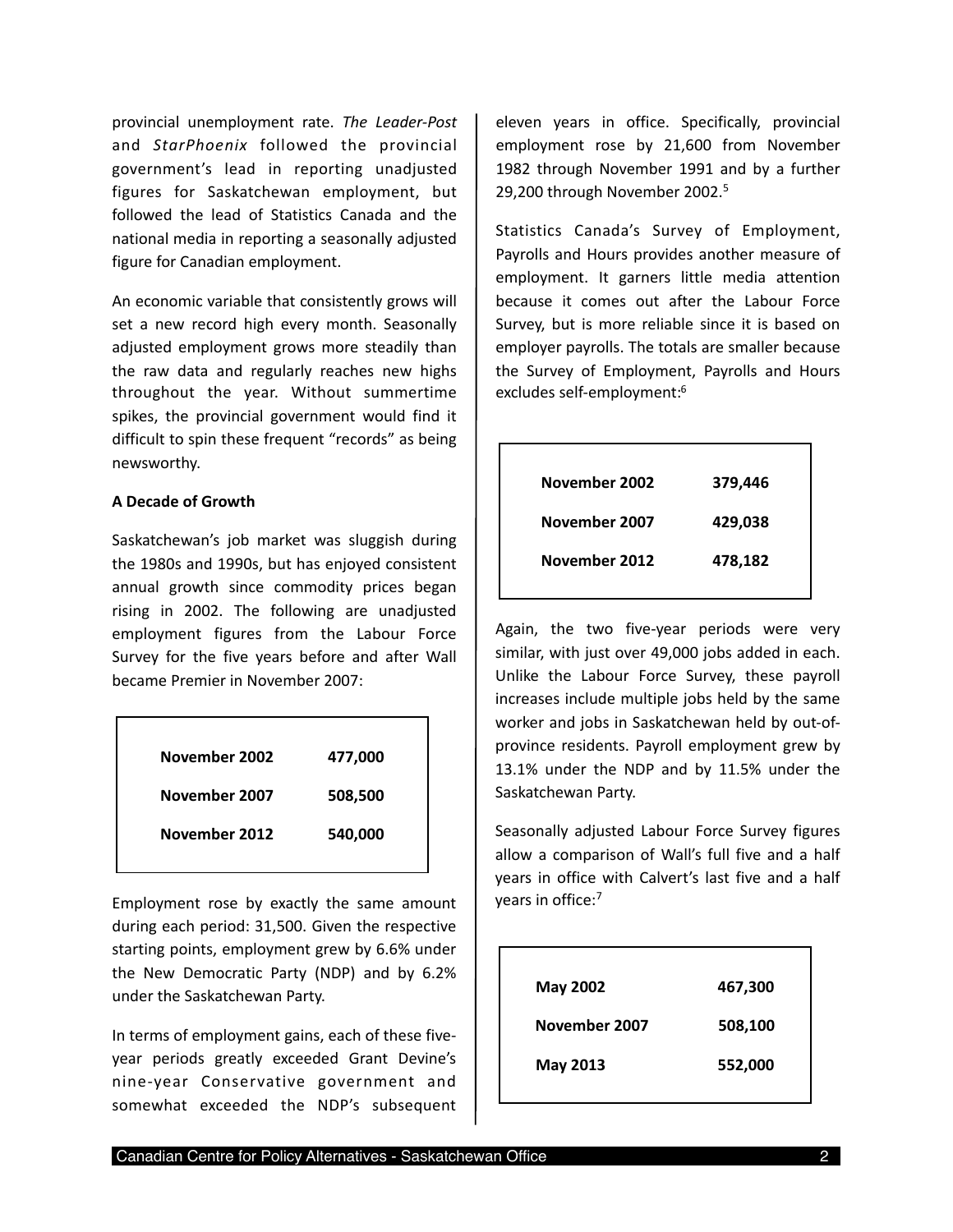Employment grew by 40,800 under the NDP and by 43,900 under the Saskatchewan Party. But Calvert still presided over a slightly faster growth rate: 8.7% versus 8.6%.

Seasonally adjusted figures can also extend the Survey of Employment, Payrolls and Hours comparison to the most recent month of data:[8](#page-4-7)

| <b>July 2002</b>  | 372,527 |
|-------------------|---------|
| November 2007     | 426,437 |
| <b>March 2013</b> | 474,674 |
|                   |         |

During 64 months of each government, 53,910 jobs were added under the NDP versus 48,237 under the Saskatchewan Party. Payroll employment grew by 14.5% before Wall became Premier and by 11.3% afterward.

#### **Managing the Boom**

According to all four measures, employment rose by about the same amount during the Calvert and Wall premierships. One might argue that Calvert's record is more impressive because he started with a smaller workforce, requiring higher growth rates to create the same number of jobs.

Alternatively, one might argue that Wall's record is more impressive because he governed during a global recession. However, the recession's main effect on Saskatchewan's resource‐based economy was through commodity prices, which dipped only briefly. The monthly low hit by the Bank of Canada's Commodity Price Index in February 2009 equalled its annual average for 2004. By the end of 2009, the index had rebounded to its 2007 annual average.<sup>9</sup>

In other words, the Calvert NDP and Saskatchewan Party governments both enjoyed favourable economic circumstances. Neither can take credit for high commodity prices.

Both implemented essentially the same resource policies. Calvert's "five-year plan" began by cutting oil and gas royalties in October 2002.<sup>[10](#page-4-9)</sup> His government then made huge concessions to potash companies in 2003 and 2005.<sup>[11](#page-4-10)</sup> The Wall government has maintained these lower royalties and also slashed uranium royalties.<sup>[12](#page-4-11)</sup>

High resource prices combined with low resource royalties have generated huge profits and more employment in the resource sector as well as some spinoff jobs in other industries. The policy alternative would be to collect more of the windfall from higher resource prices through royalties and reinvest these proceeds in provincial infrastructure and services, which are more labour-intensive than resource extraction. Premier Blakeney took that approach in the 1970s.[13](#page-4-12)

Unfortunately, the Survey of Employment, Payrolls and Hours does not cover that period. However, the Labour Force Survey extends back to 1976, covering Blakeney's last five years in office. From November 1976 through November 1981, Saskatchewan employment rose from 387,000 to 428,800, an increase of 41,800 or 10.8%.

Seasonally adjusted figures allow a review of Blakeney's final five and a half years in office. From October 1976 through April 1982, employment rose from 382,600 to 433,500, an increase of 50,900 or 13.3%. By both measures, employment growth was much stronger under Blakeney than under Calvert or Wall.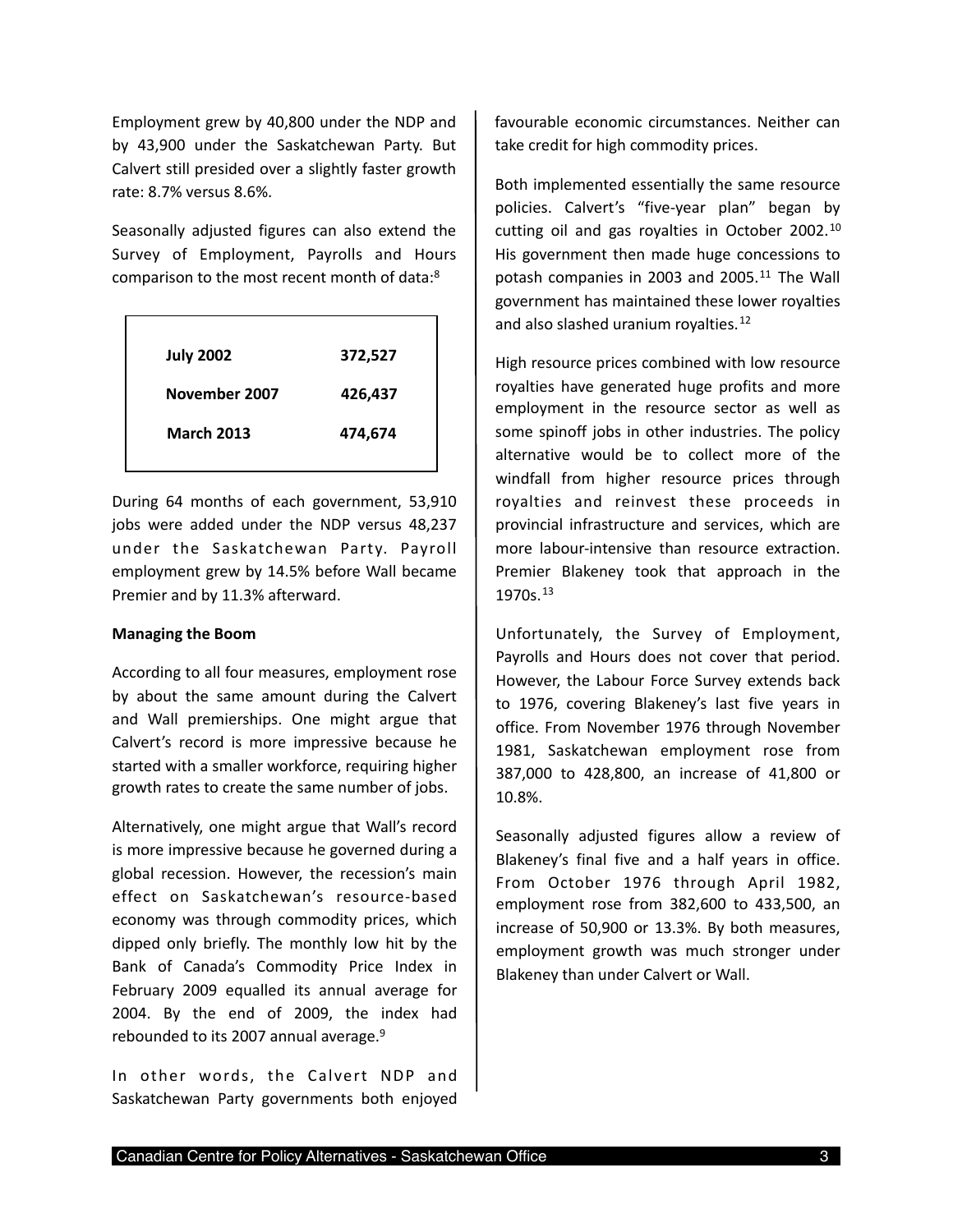Of course, government policy was not the only difference between Blakeney's premiership and the past decade. Demographics were undoubtedly a major factor behind rising employment in the late 1970s. However, employment grew even faster than the province's working‐age population during that period.

Saskatchewan's unadjusted employment rate – employment as a share of population aged 15 and over  $-$  rose from 58.4% to 60.2% between November 1976 and November 1981. By comparison, this rate rose from 64.1% to 66.7% between November 2002 and November 2007, but fell to 66.1% in November 2012.

Saskatchewan's seasonally adjusted employment rate increased from 57.8% to 60.5% between October 1976 and April 1982, from 62.8% to 66.7% between May 2002 and November 2007, and to 67.1% in May 2013. By both measures, employment grew faster than population under the NDP but has barely kept pace under the Saskatchewan Party.

#### **Conclusion**

Employment growth under Wall has been slightly slower than under Calvert and much slower than under Blakeney. The employment rate consistently increased under the NDP, but has been flat under the Saskatchewan Party. The Wall government's record of job creation seems "unprecedented" only compared to the 1980s and 1990s, when commodity prices were depressed.

A sober assessment of employment trends should prompt a discussion of whether and how Saskatchewan can do better. In particular, giving away provincial resources through royalty concessions is probably not the most effective way to create jobs.

The Blakeney record suggests that collecting a greater royalty return to fund public investment could do more to bolster the job market. Provincial investment in improved infrastructure and services would also provide social benefits in addition to employment.

|                  | Unadjusted 5-Year Period |                    | Seasonally Adjusted 5.5-Year Period |             |
|------------------|--------------------------|--------------------|-------------------------------------|-------------|
| Government       | Employment               | Employment         | Employment                          | Employment  |
|                  | Growth                   | <b>Rate Change</b> | Growth                              | Rate Change |
| Allan Blakeney   | 10.8%                    | $+1.8%$            | 13.3 %                              | $+2.7%$     |
| Lorne Calvert    | $6.6\%$                  | $+2.6%$            | 8.7%                                | $+3.9%$     |
| <b>Brad Wall</b> | $6.2\%$                  | $-0.6\%$           | 8.6%                                | $+0.4%$     |

## Saskatchewan Employment During Resource Booms

Source: Statistics Canada, Labour Force Survey, CANSIM Table 282-0087.